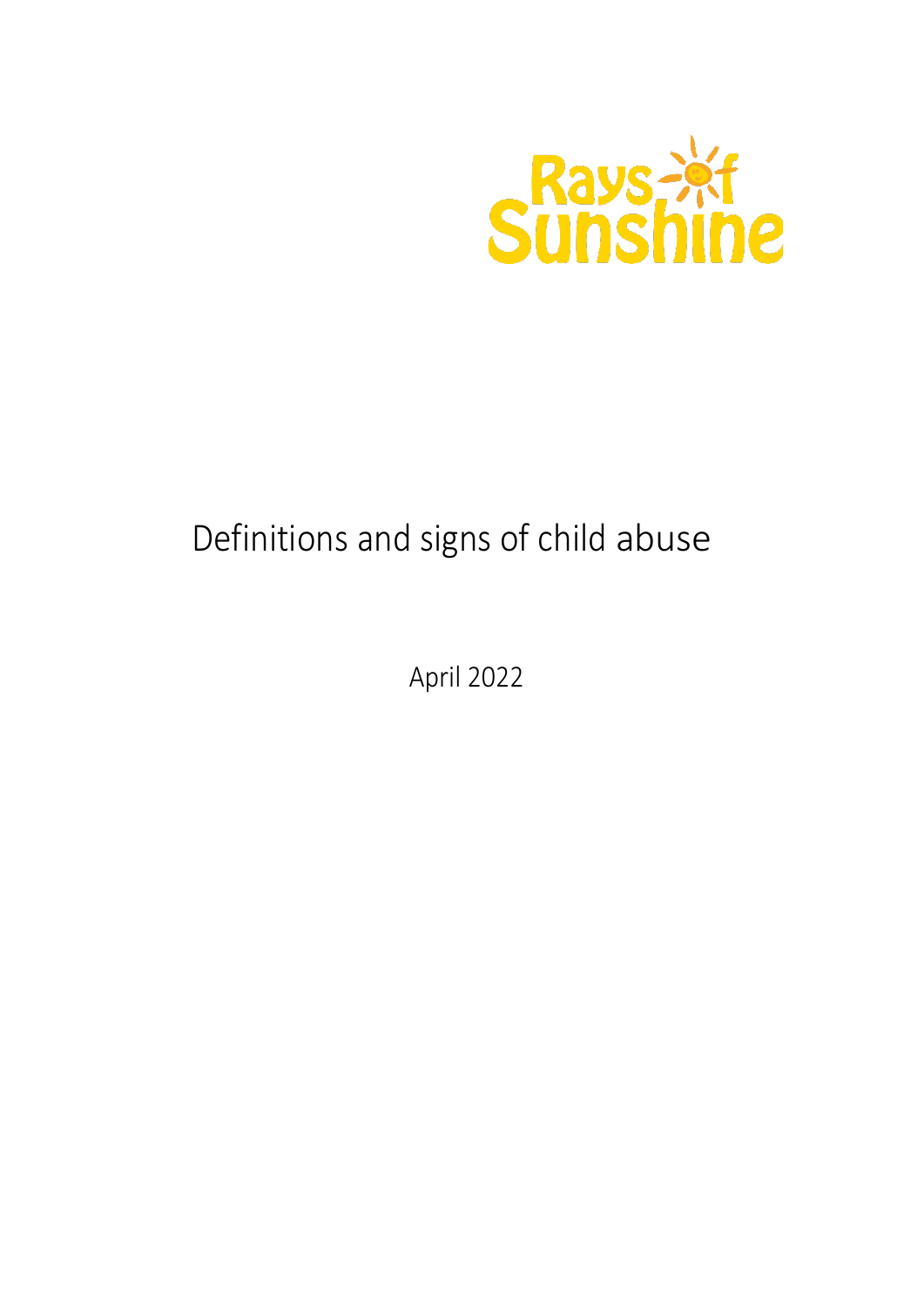# What is child abuse?

Child abuse happens when a person harms a child. It can be physical, sexual or emotional, but can also involve neglect.

Children may be abused by:

- family members
- friends
- people working or volunteering in organisational or community settings
- people they know
- strangers.

## General signs of abuse

Children experiencing abuse often experience more than one type of abuse over a period of time.

Children who experience abuse may be afraid to tell anybody about the abuse. They may struggle with feelings of guilt, shame or confusion – particularly if the abuser is a parent, caregiver or other close family member or friend.

Many of the signs that a child is being abused are the same regardless of the type of abuse. Anyone working with children or young people needs to be able to recognise the signs. These include a child:

- being afraid of particular places or making excuses to avoid particular people
- knowing about or being involved in 'adult issues' which are inappropriate for their age or stage of development, for example alcohol, drugs and/or sexual behaviour
- having angry outbursts or behaving aggressively towards others
- becoming withdrawn or appearing anxious, clingy or depressed
- self-harming or having thoughts about suicide
- showing changes in eating habits or developing eating disorders
- regularly experiencing nightmares orsleep problems
- regularly wetting the bed or soiling their clothes
- running away or regularly going missing from home or care
- not receiving adequate medical attention after injuries.

These signs do not necessarily mean that a child is being abused. There may well be other reasons for changes in a child's behaviour such as a bereavement or relationship problems between parents or carers. If you have any concerns about a child's wellbeing, you should report them following your organisation's safeguarding and child protection procedures.

#### [Find out more about recognising and responding to abuse](https://learning.nspcc.org.uk/child-abuse-and-neglect/recognising-and-responding-to-abuse/)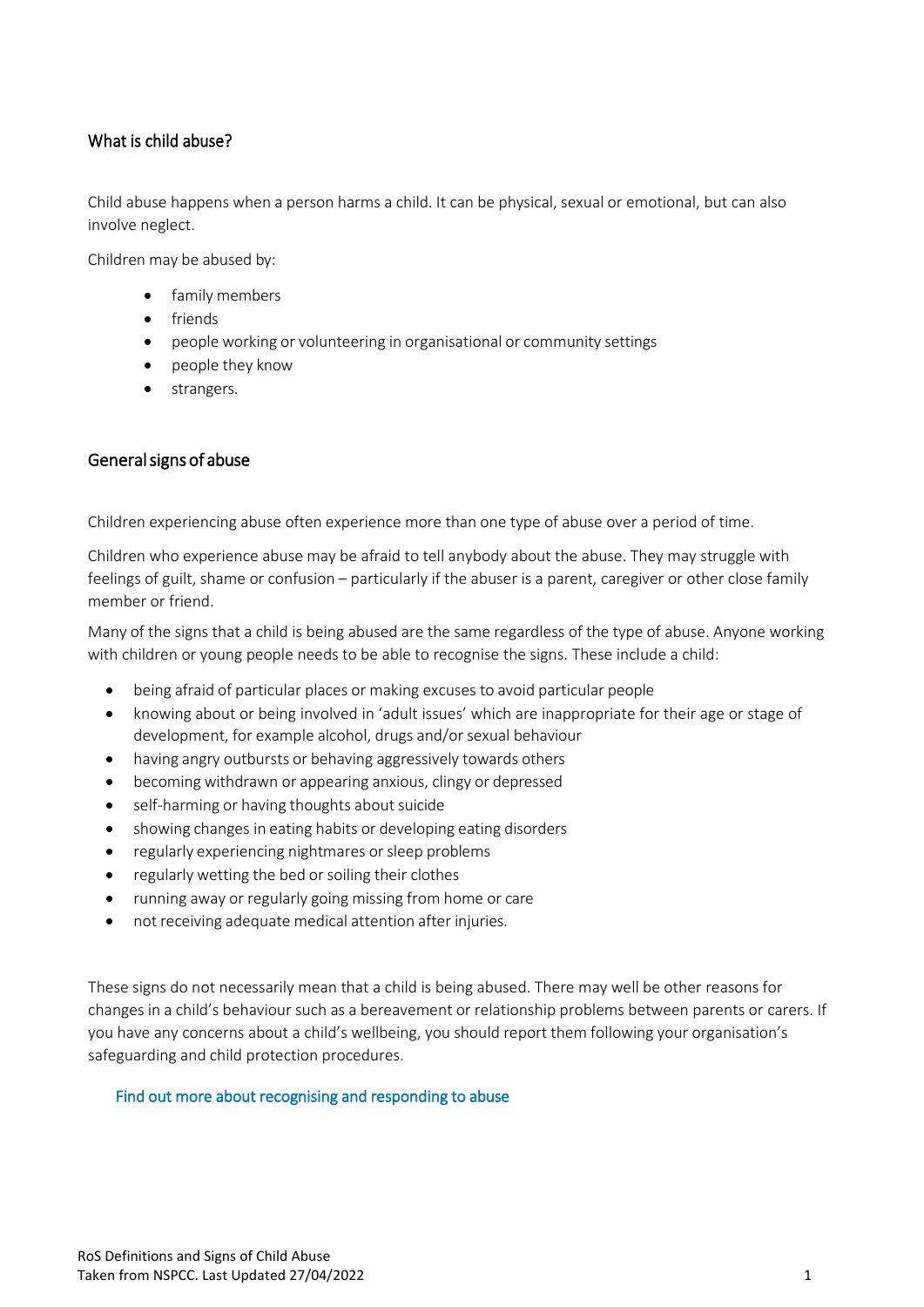# Physical abuse

# What is physical abuse?

Physical abuse happens when a child is deliberately hurt, causing physical harm. It can involve hitting, kicking, shaking, throwing, poisoning, burning or suffocating.

It's also physical abuse if a parent or carer makes up or causes the symptoms of illness in children. For example, they may give them medicine they don't need, making them unwell. This is known as fabricated or induced illness (FII).

## Spotting the signs of physical abuse

All children have trips, falls and accidents which may cause cuts, bumps and bruises. These injuries tend to affect bony areas of their body such as elbows, knees and shins and are not usually a cause for concern.

Injuries that are more likely to indicate physical abuse include:

## Bruising

- bruises on babies who are not yet crawling or walking
- bruises on the cheeks, ears, palms, arms and feet
- bruises on the back, buttocks, tummy, hips and backs of legs
- multiple bruises in clusters, usually on the upper arms or outer thighs
- bruising which looks like it has been caused by fingers, a hand or an object, like a belt or shoe
- large oval-shaped bite marks.

#### Burns or scalds

- any burns which have a clear shape of an object, for example cigarette burns
- burns to the backs of hands, feet, legs, genitals or buttocks.

Other signs of physical abuse include multiple injuries (such as bruising, fractures) inflicted at different times.

If a child is frequently injured, and if the bruises or injuries are unexplained or the explanation doesn't match the injury, this should be investigated. It's also concerning if there is a delay in seeking medical help for a child who has been injured.

## [Find out more about physical abuse](https://learning.nspcc.org.uk/child-abuse-and-neglect/physical-abuse/)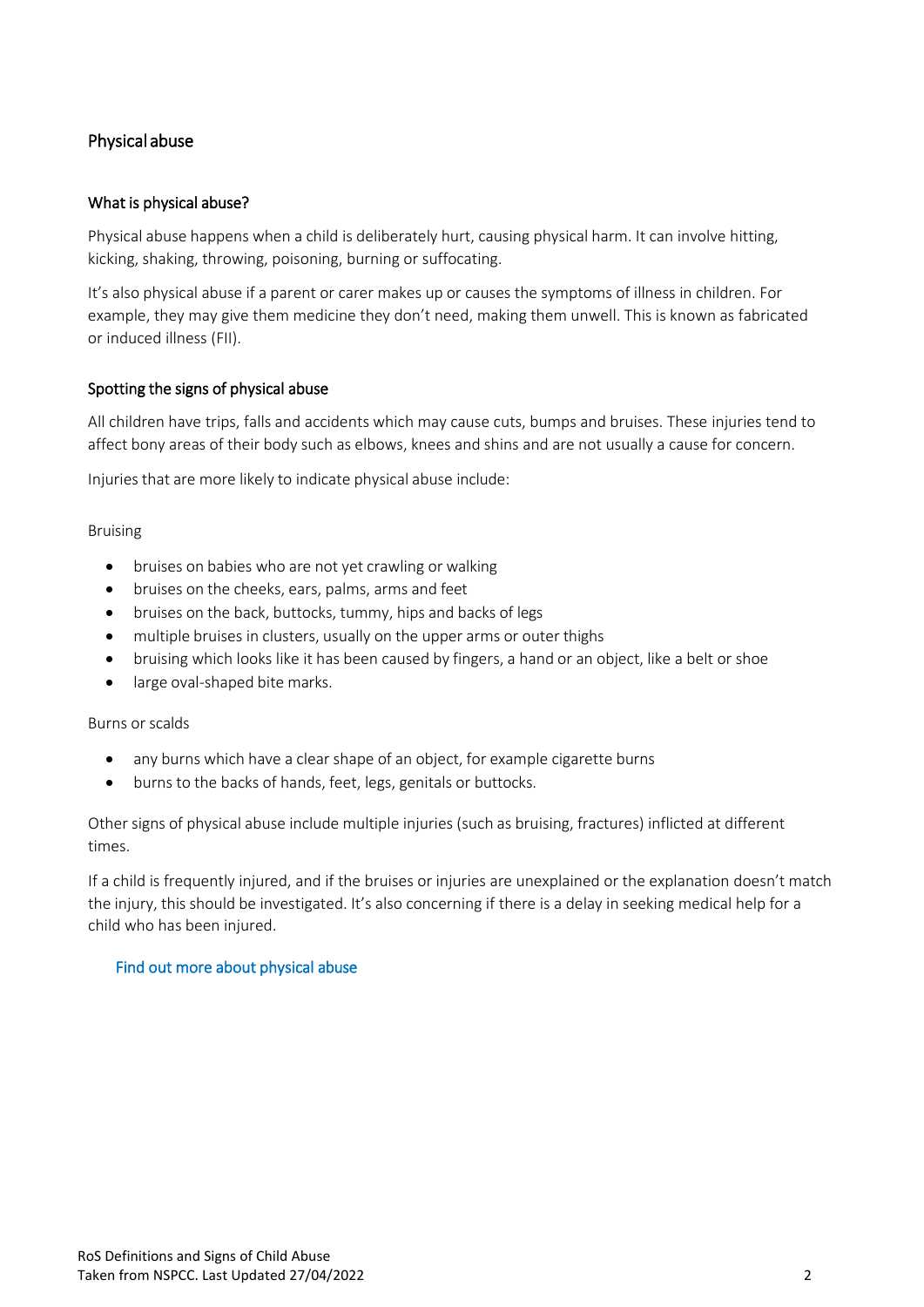# Neglect

## What is neglect?

Neglect is not meeting a child's basic physical and/or psychological needs. This can result in serious damage to their health and development. Neglect may involve a parent or carer not:

- providing adequate food, clothing or shelter
- supervising a child or keeping them safe from harm or danger(including leaving them with unsuitable carers)
- making sure the child receives appropriate health and/or dental care
- making sure the child receives a suitable education
- meeting the child's basic emotional needs this is known as emotional neglect.

Neglect is the most common type of child abuse. It often happens at the same time as other types of abuse.

## Spotting the signs of neglect

Neglect can be difficult to identify. Isolated signs may not mean that a child is suffering neglect, but multiple and persistent signs over time could indicate a serious problem.

Some of these signs include:

- children who appear hungry they may not have lunch money or even try to steal food
- children who appear dirty or smelly
- children whose clothes are inadequate for the weather conditions
- children who are left alone or unsupervised for long periods or at a young age
- children who have untreated injuries, health or dental problems
- children with poor language, communication or social skills for their stage of development
- children who live in an unsuitable home environment.

## [Find out more about neglect](https://learning.nspcc.org.uk/child-abuse-and-neglect/neglect)

# Sexual abuse

## What is sexual abuse?

Sexual abuse is forcing or enticing a child to take part in sexual activities. It doesn't necessarily involve violence and the child may not be aware that what is happening is abuse.

Child sexual abuse can involve contact abuse and non-contact abuse.

Contact abuse happens when the abuser makes physical contact with the child. It includes:

- sexual touching of any part of the body whether the child is wearing clothes or not
- rape or penetration by putting an object or body part inside a child's mouth, vagina or anus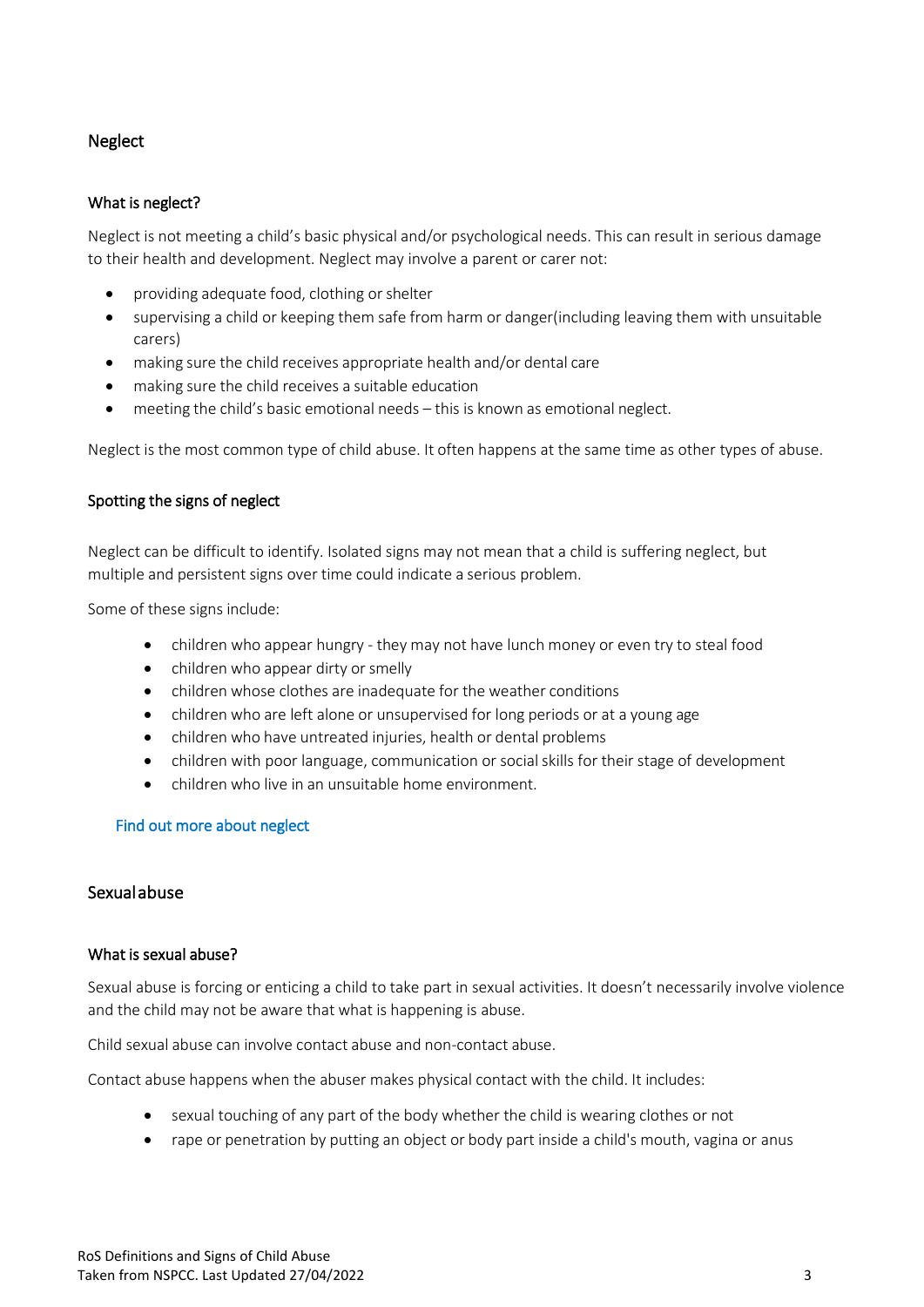- forcing or encouraging a child to take part in sexual activity
- making a child take their clothes off or touch someone else's genitals.

Non-contact abuse involves non-touching activities. It can happen online or in person and includes:

- encouraging or forcing a child to watch or hear sexual acts
- making a child masturbate while others watch
- not taking proper measures to prevent a child being exposed to sexual activities by others
- showing pornography to a child
- making, viewing or distributing child abuse images
- allowing someone else to make, view or distribute child abuse images.
- meeting a child following online sexual grooming with the intent of abusing them.

Online sexual abuse includes:

- persuading or forcing a child to send or post sexually explicit images of themselves, this is sometimes referred to as sexting
- persuading or forcing a child to take part in sexual activities via a webcam or smartphone
- having sexual conversations with a child by text or online.

Abusers may threaten to send sexually explicit images, video or copies of sexual conversations to the young person's friends and family unless they take part in other sexual activity. Images or videos may continue to be shared long after the abuse has stopped.

Abusers will often try to build an emotional connection with a child in order to gain their trust for the purposes of sexual abuse. This is known as grooming.

## Spotting the signs of sexual abuse

There may be physical signs that a child has suffered sexual abuse. These include:

- anal or vaginal soreness or itching
- bruising or bleeding near the genital area
- discomfort when walking or sitting down
- an unusual discharge
- sexually transmitted infections(STI)
- pregnancy.

Changes in the child's mood or behaviour may also cause concern. They may want to avoid spending time with specific people. In particular, the child may show sexual behaviour that is inappropriate for their age.

For example:

- they could use sexual language or know things about sex that you wouldn't expect them to
- they might become sexually active or pregnant at a young age.

#### [Find out more about child sexual abuse](https://learning.nspcc.org.uk/child-abuse-and-neglect/child-sexual-abuse/)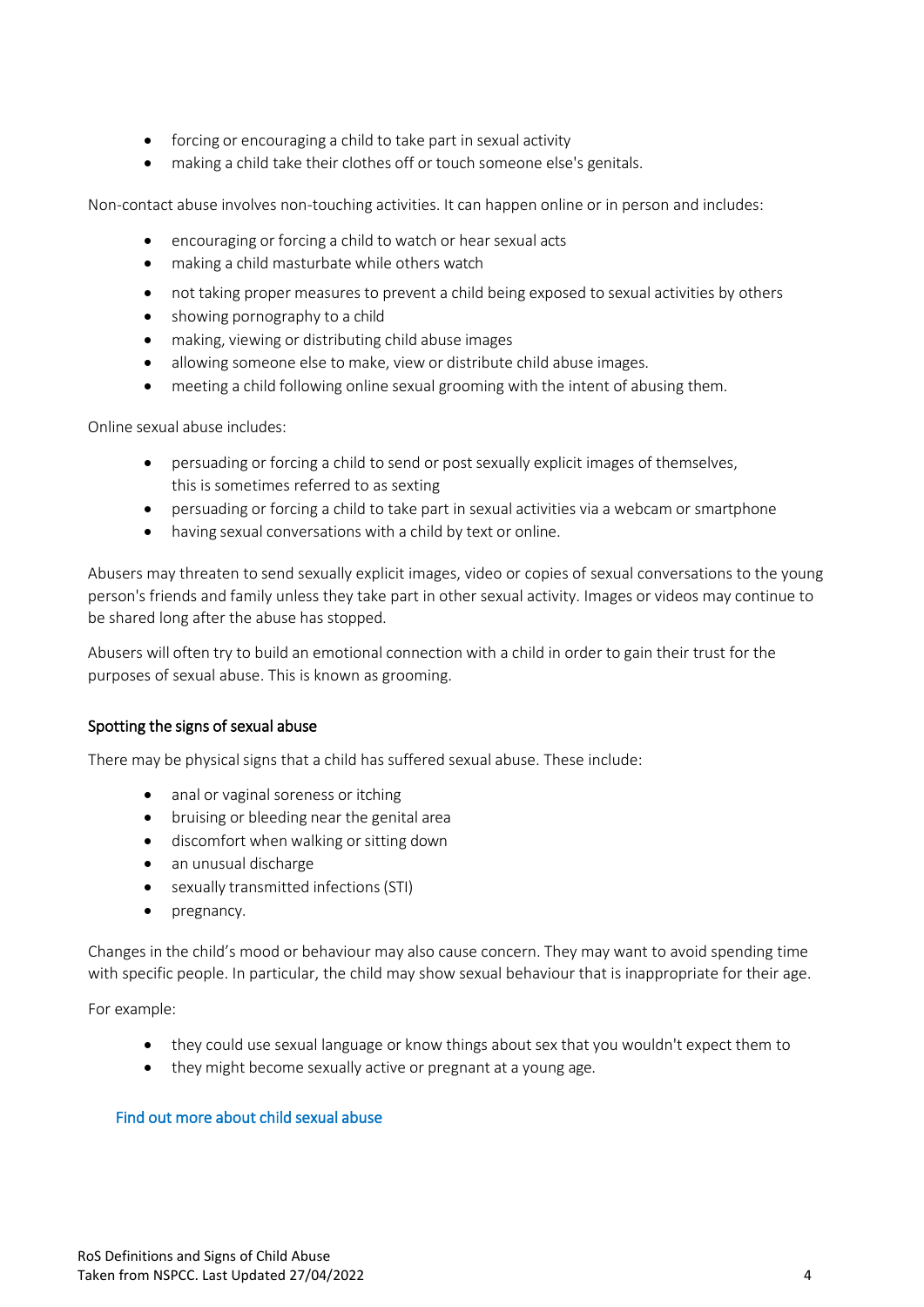# Child sexual exploitation

### What is child sexual exploitation?

Child sexual exploitation (CSE) is a type of sexual abuse. Young people may be coerced or groomed into exploitative situations and relationships. They may be given things such as gifts, money, drugs, alcohol, status or affection in exchange for taking part in sexual activities.

Young people may be tricked into believing they're in a loving, consensual relationship. They often trust their abuser and don't understand that they're being abused. They may depend on their abuser or be too scared to tell anyone what's happening. They might be invited to parties and given drugs and alcohol before being sexually exploited. They can also be groomed and exploited online.

Some children and young people are trafficked into or within the UK for the purpose of sexual exploitation. Sexual exploitation can also happen to young people in gangs (Berelowitz et al, 2013).

Child sexual exploitation can involve violent, humiliating and degrading sexual assaults and involve multiple perpetrators.

### [Find out more about grooming](https://learning.nspcc.org.uk/research-resources/briefings/grooming/)

#### Spotting the signs of child sexual exploitation

Sexual exploitation can be very difficult to identify. Young people who are being sexually exploited may:

- go missing from home, care or education
- be involved in abusive relationships
- hang out with groups of older people
- be involved in gangs or anti-social groups
- have older boyfriends or girlfriends
- spend time at places of concern, such as hotels or known brothels
- be involved in petty crime such as shoplifting
- have access to drugs and alcohol
- have new things such as clothes and mobile phones, which they aren't able to easily explain
- have unexplained physical injuries.

### [Find out more about child sexual exploitation](https://learning.nspcc.org.uk/child-abuse-and-neglect/child-sexual-exploitation/)

## Harmful sexual behaviour

#### What is harmful sexual behaviour?

Harmful sexual behaviour (HSB) is developmentally inappropriate sexual behaviour which is displayed by children and young people and which may be harmful or abusive. It may also be referred to as sexually harmful behaviour or sexualised behaviour.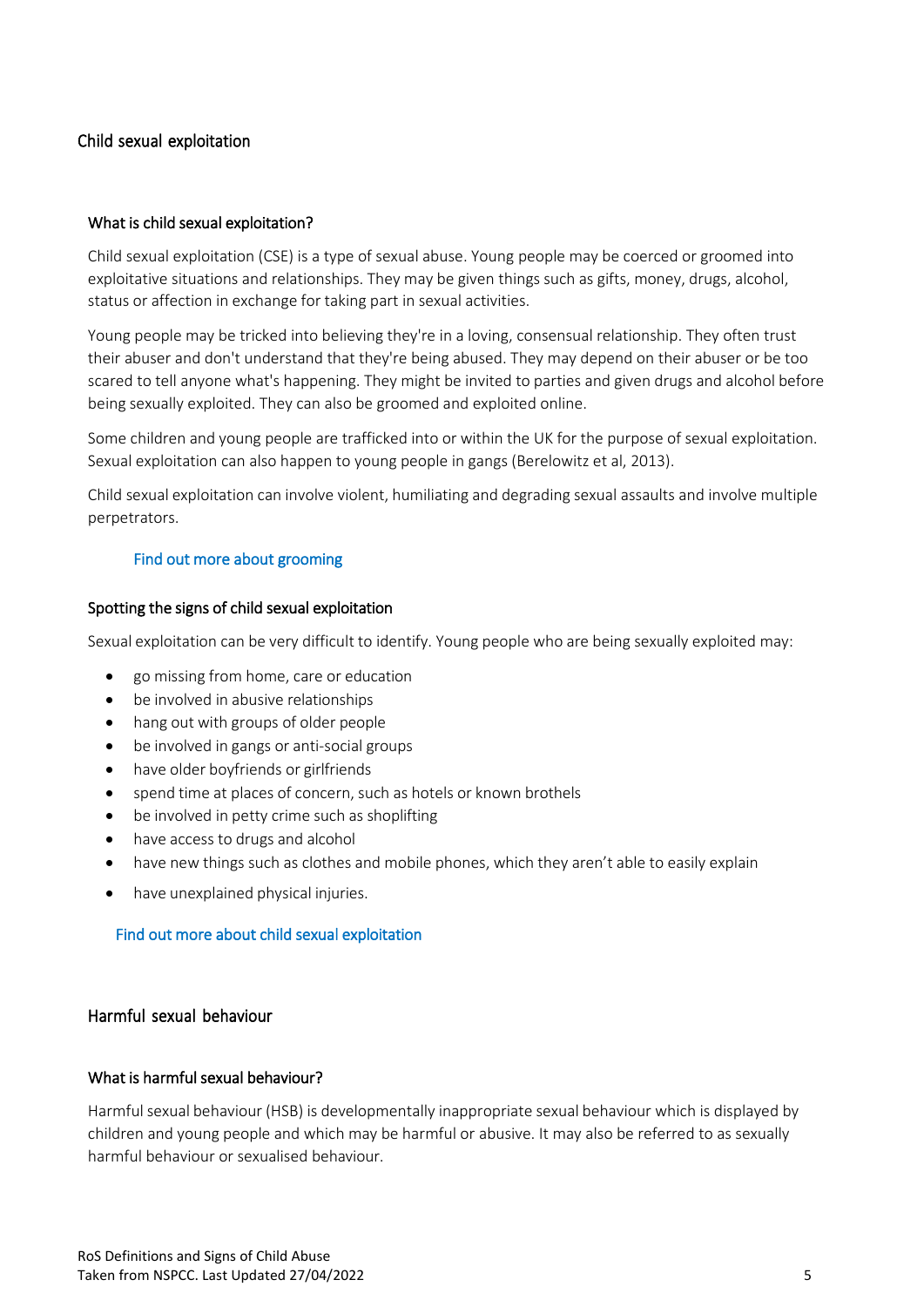HSB encompasses a range of behaviour, which can be displayed towards younger children, peers, older children or adults. It is harmful to the children and young people who display it, as well as the people it is directed towards.

HSB can include:

- using sexually explicit words and phrases
- inappropriate touching
- using sexual violence or threats
- sexual activity with other children or adults.

Sexual behaviour between children is considered harmful if one of the children is much older – particularly if there is more than two years' difference in age or if one of the children is pre-pubescent and the other isn't (Davies, 2012). However, a younger child can abuse an older child, particularly if they have power over them – for example, if the older child is disabled (Rich, 2011).

# Spotting the signs of harmful sexual behaviour

It's normal for children to show signs of sexual behaviour at each stage in their development. Children also develop at different rates and some may be slightly more or less advanced than other children in their age group. Behaviours which might be concerning depend on the child's age and the situation.

# [Find out more about harmful sexual behaviour](https://learning.nspcc.org.uk/child-abuse-and-neglect/harmful-sexual-behaviour/)

# Emotional abuse

## What is emotional abuse?

Emotional abuse involves:

- humiliating, putting down or regularly criticising a child
- shouting at or threatening a child or calling them names
- mocking a child or making them perform degrading acts
- constantly blaming or scapegoating a child for things which are not their fault
- trying to control a child's life and not recognising their individuality
- not allowing a child to have friends or develop socially
- pushing a child too hard or not recognising their limitations
- manipulating a child
- exposing a child to distressing events or interactions
- persistently ignoring a child
- being cold and emotionally unavailable during interactions with a child
- not being positive or encouraging to a child or praising their achievements and successes.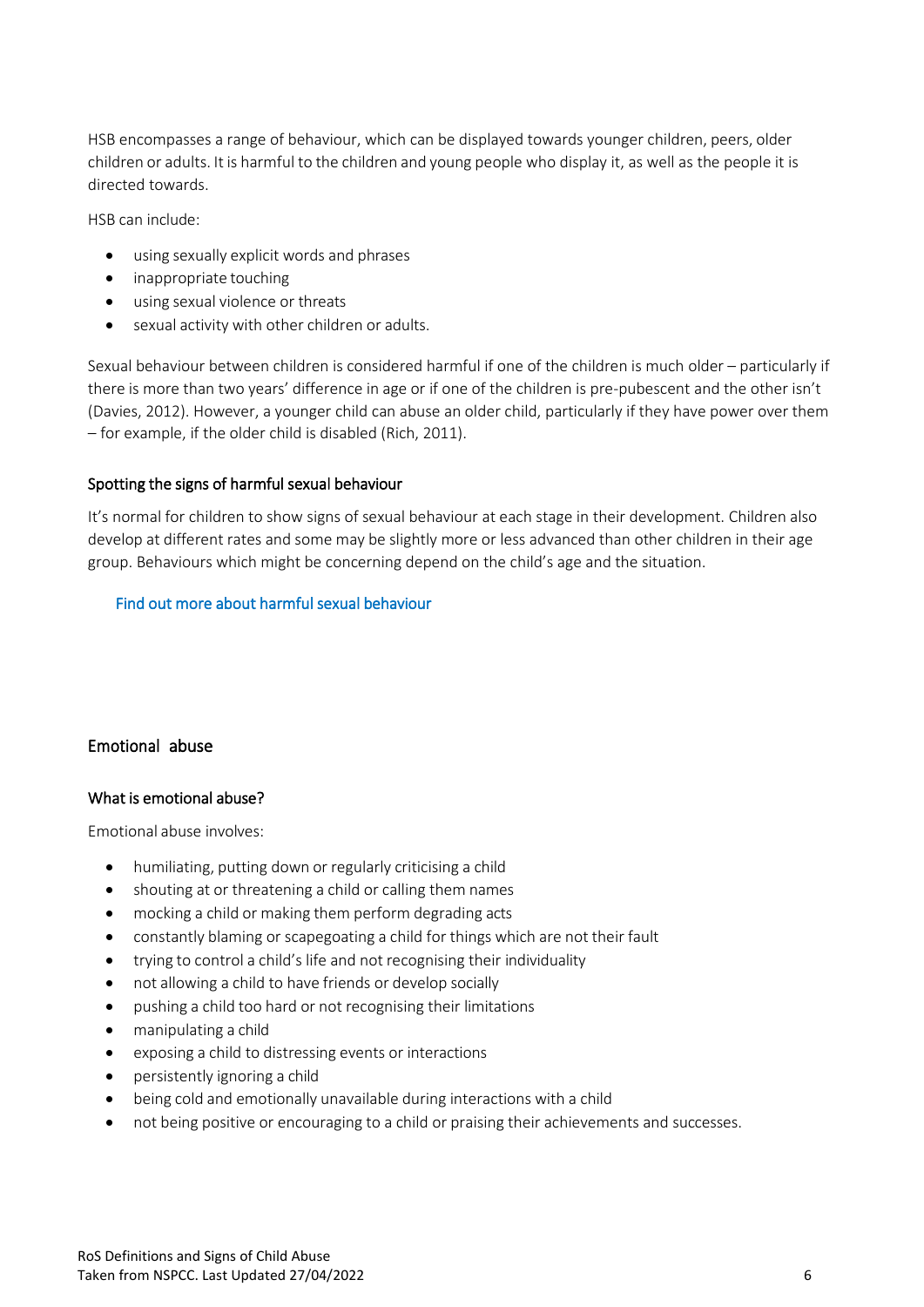# Spotting the signs of emotional abuse

There aren't usually any obvious physical signs of emotional abuse but you may spot changes in a child's actions or emotions.

Some children are naturally quiet and self-contained whilst others are more open and affectionate. Mood swings and challenging behaviour are also a normal part of growing up for teenagers and children going through puberty. Be alert to behaviours which appear to be out of character for the individual child or are particularly unusual for their stage of development.

Babies and pre-school children who are being emotionally abused may:

- be overly-affectionate towards strangers or people they haven't known for very long
- not appear to have a close relationship with their parent, for example when being taken to or collected from nursery
- lack confidence or become wary or anxious
- be unable to play
- be aggressive or nasty towards other children and animals.

#### Older children may:

- use language, act in a way or know about things that you wouldn't expect for their age
- struggle to control strong emotions or have extreme outbursts
- seem isolated from their parents
- lack social skills or have few, if any, friends
- fear making mistakes
	- fear their parent being approached regarding their behaviour
	- self-harm.

#### [Find out more about emotional abuse](https://learning.nspcc.org.uk/child-abuse-and-neglect/emotional-abuse/)

# Domestic abuse

#### What is domestic abuse?

Domestic abuse is any type of controlling, coercive, threatening behaviour, violence or abuse between people who are, or who have been in a relationship, regardless of gender or sexuality. It can include physical, sexual, psychological, emotional or financial abuse.

Exposure to domestic abuse is child abuse. Children can be directly involved in incidents of domestic abuse or they may be harmed by seeing or hearing abuse happening. Children in homes where there is domestic abuse are also at risk of other types of abuse or neglect.

#### Spotting the signs of domestic abuse

It can be difficult to tell if domestic abuse is happening, because abusers can act very differently when other people are around.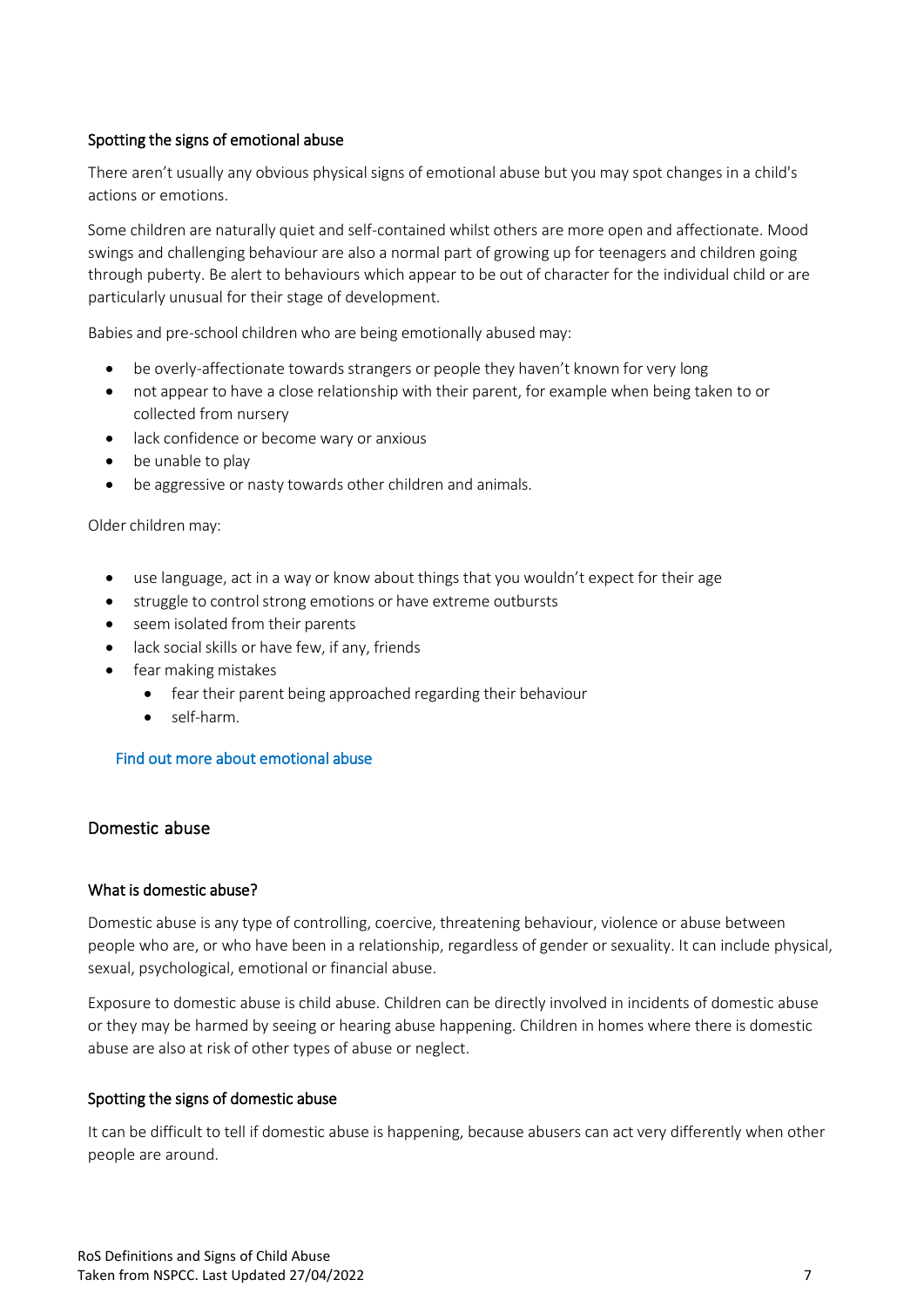Children who witness domestic abuse may:

- become aggressive
- display anti-social behaviour
- suffer from depression or anxiety
- not do as well at school due to difficulties at home or disruption of moving to and from refuges.

## [Find out more about domestic abuse](https://learning.nspcc.org.uk/child-abuse-and-neglect/domestic-abuse/)

## Bullying and cyberbullying

#### What are bullying and cyberbullying?

Bullying is when individuals or groups seek to harm, intimidate or coerce someone who is perceived to be vulnerable.

#### Bullying includes:

- verbal abuse, such as name calling
- non-verbal abuse, such as hand signs or glaring
- emotional abuse, such as threatening, intimidating or humiliating someone
- exclusion, such as ignoring or isolating someone
- undermining, by constant criticism or spreading rumours
- controlling or manipulating someone
- racial, sexual or homophobic bullying
- physical assaults, such as hitting and pushing
- making silent, hoax or abusive calls.

Bullying can happen anywhere – at school, at home or online. When bullying happens online it can involve social networks, games and mobile devices. Online bullying can also be known as cyberbullying.

Cyberbullying includes:

- sending threatening or abusive text messages
- creating and sharing embarrassing images or videos
- 'trolling' sending menacing or upsetting messages on social networks, chat rooms or online games
- excluding children from online games, activities or friendship groups
- setting up hate sites or groups about a particular child
- encouraging young people to self-harm
- voting for or against someone in an abusive poll
- creating fake accounts, hijacking or stealing online identities to embarrass a young person or cause trouble using their name.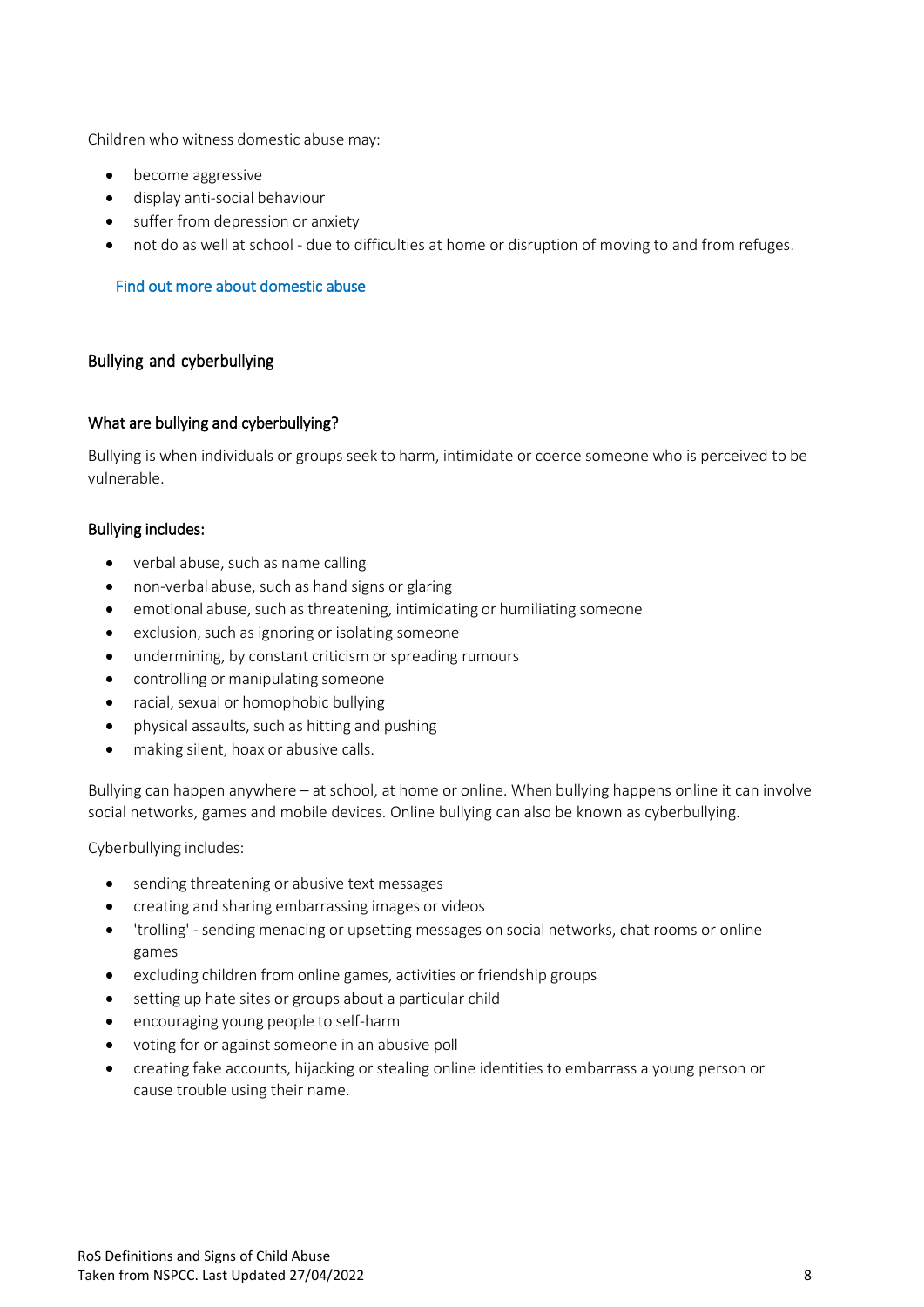# Spotting the signs of bullying and cyberbullying

It can be hard to know whether or not a child is being bullied. They might not tell anyone because they're scared the bullying will get worse. They might also think that the bullying is their fault.

No one sign indicates for certain that a child's being bullied, but you should look out for:

- belongings getting 'lost' or damaged
- physical injuries such as unexplained bruises
- being afraid to go to school, being mysteriously 'ill' each morning, or skipping school
- not doing as well at school
- asking for, or stealing, money (to give to a bully)
- being nervous, losing confidence or becoming distressed and withdrawn
- problems with eating or sleeping
- bullying others.

[Find out more about bullying](https://learning.nspcc.org.uk/child-abuse-and-neglect/bullying/)  [Find out more about Online abuse](https://learning.nspcc.org.uk/child-abuse-and-neglect/online-abuse/) 

# Child trafficking

## What is child trafficking?

Child trafficking is child abuse. It involves recruiting and moving children who are then exploited. Many children are trafficked into the UK from overseas, but children can also be trafficked from one part of the UK to another.

Children may be trafficked for:

- child sexual exploitation
- benefit fraud
- forced marriage
- domestic servitude such as cleaning, childcare, cooking
- forced labour in factories or agriculture
- criminal exploitation such as cannabis cultivation, pickpocketing, begging, transporting, drugs, selling pirated DVDs and bag theft.

Children who are trafficked experience many forms of abuse and neglect. Physical, sexual and emotional abuse is often used to control them and they're also likely to suffer physical and emotional neglect.

Child trafficking can require a network of organised criminals who recruit, transport and exploit children and young people. Some people in the network might not be directly involved in trafficking a child but play a part in other ways, such as falsifying documents, bribery, owning or renting premises or money laundering (Europol, 2011). Child trafficking can also be organised by individuals and the children's own families.

Traffickers trick, force or persuade children to leave their homes. They use grooming techniques to gain the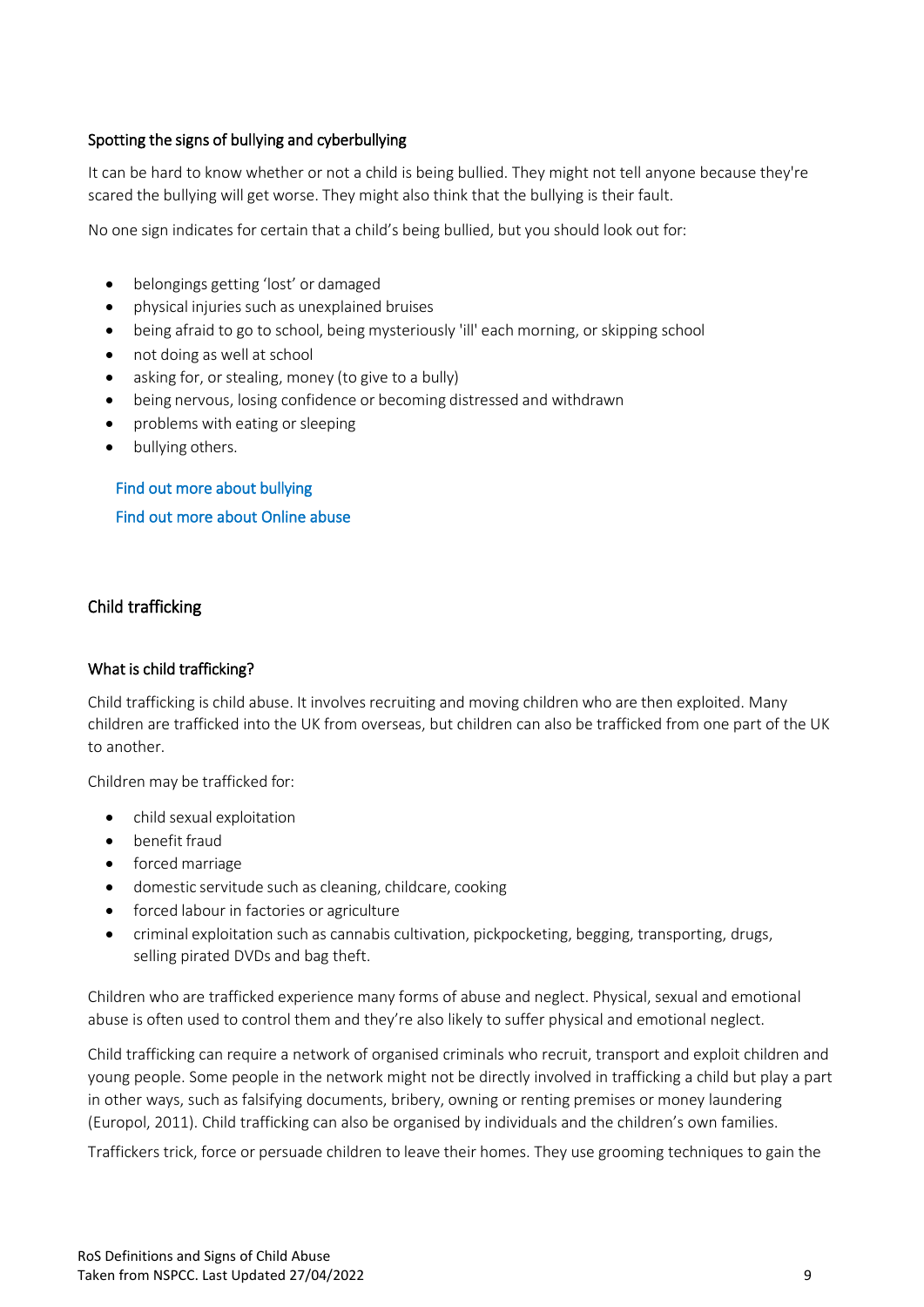trust of a child, family or community. Although these are methods used by traffickers, coercion, violence or threats don't need to be proven in cases of child trafficking - a child cannot legally consent to their exploitation so child trafficking only requires evidence of movement and exploitation.

Modern slavery is another term which may be used in relation to child trafficking. Modern slavery encompasses slavery, servitude, forced and compulsory labour and human trafficking (HM Government, 2014). The [Modern Slavery Act p](http://www.legislation.gov.uk/ukpga/2015/30/contents/enacted)assed in 2015 in England and Wales categorises offences of slavery, servitude, forced or compulsory labour and human trafficking.

## Spotting the signs of child trafficking

Signs that a child has been trafficked may not be obvious but you might notice unusual behaviour or events.

Children who have been trafficked may:

- have to do excessive housework chores
- rarely leave the house and have limited freedom of movement
- not have any documents (or have falsified documents)
- give a prepared story which is very similar to stories given by other children
- be unable or reluctant to give details of accommodation or personal details
- not be registered with a school or a GP practice
- have a history with missing links and unexplained moves
- be cared for by adults who are not their parents or carers
- not have a good quality relationship with their adult carers
- be one among a number of unrelated children found at one address
- receive unexplained or unidentified phone calls whilst in a care placement or temporary accommodation.

There are also signs that an adult is involved in child trafficking, such as:

- making multiple visa applications for different children
- acting as a guarantor for multiple visa applications for children
- having previously acted as the guarantor on visa applications for visitors who have not left the UK when the visa expired.

## [Find out more about child trafficking and modern slavery](https://learning.nspcc.org.uk/child-abuse-and-neglect/child-trafficking-and-modern-slavery/)

## Female genital mutilation

#### What is female genital mutilation?

Female genital mutilation (FGM) is the partial or total removal of external female genitalia for non-medical reasons. It's also known as female circumcision or cutting.

The age at which FGM is carried out varies. It may be carried out when a child is new-born, during childhood or adolescence, just before marriage or during pregnancy (Home Office et al, 2016).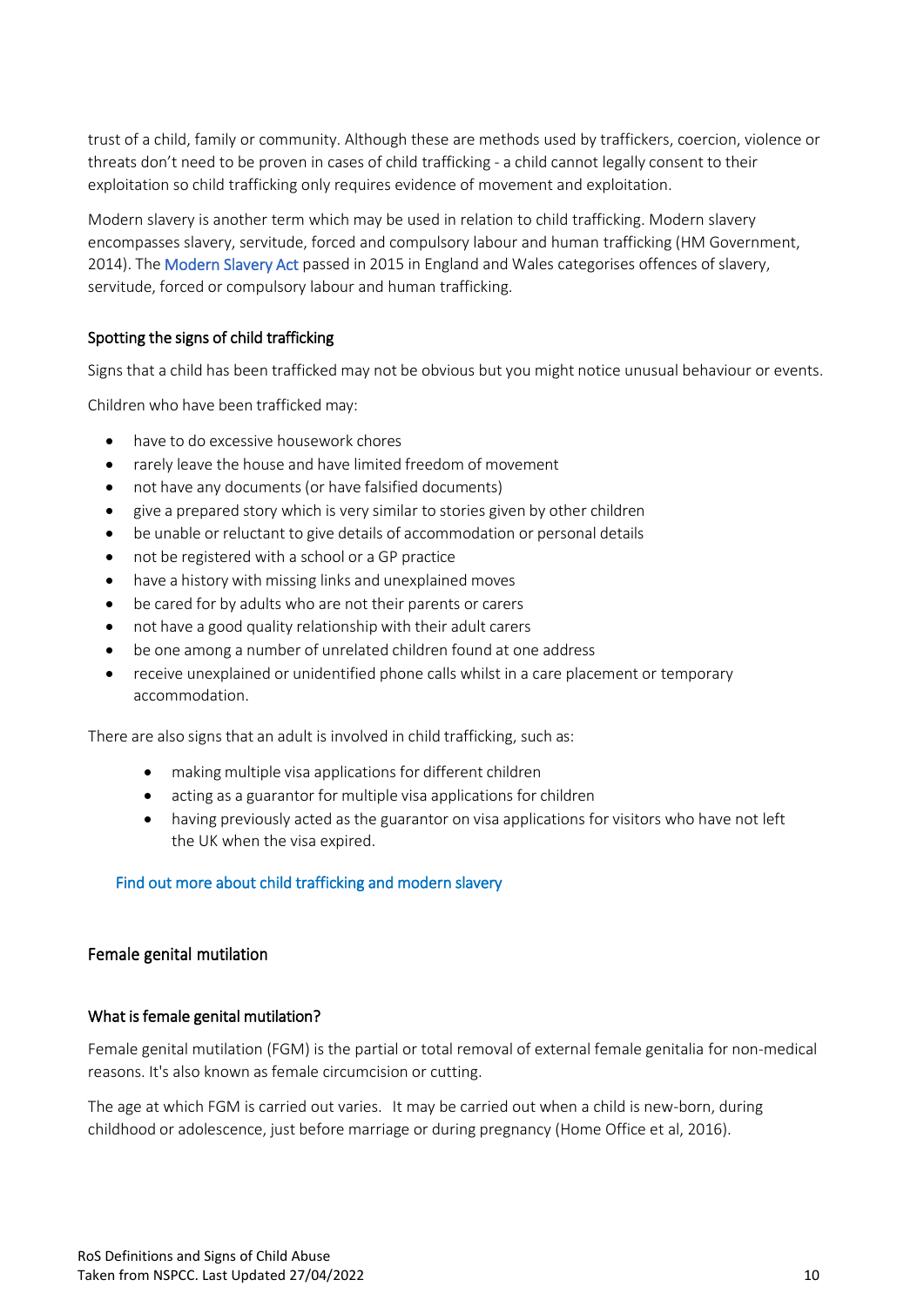FGM is child abuse. There are no medical reasons to carry out FGM. It's dangerous and a criminal offence.

## Spotting the signs of female genital mutilation

A child at risk of FGM may not know what's going to happen. But they might talk about or you may become aware of:

- a long holiday abroad or going 'home' to visit family
- relative or cutter visiting from abroad
- a special occasion or ceremony to 'become a woman' or get ready for marriage
- a female relative being cut a sister, cousin or an older female relative such as a mother or aunt
- missing school repeatedly or running away from home.

A child who has had FGM may:

- have difficulty walking, standing or sitting
- spend longer in the bathroom or toilet
- appear withdrawn, anxious or depressed
- have unusual behaviour after an absence from school or college
- be particularly reluctant to undergo normal medical examinations
- ask for help, but may not be explicit about the problem due to embarrassment or fear.

## Reporting requirements

Regulated health and social care professionals and teachers in England and Wales must report 'known' cases of FGM in under-18s to the police (Home Office, 2016).

## [Find out more about FGM](https://learning.nspcc.org.uk/child-abuse-and-neglect/fgm/)